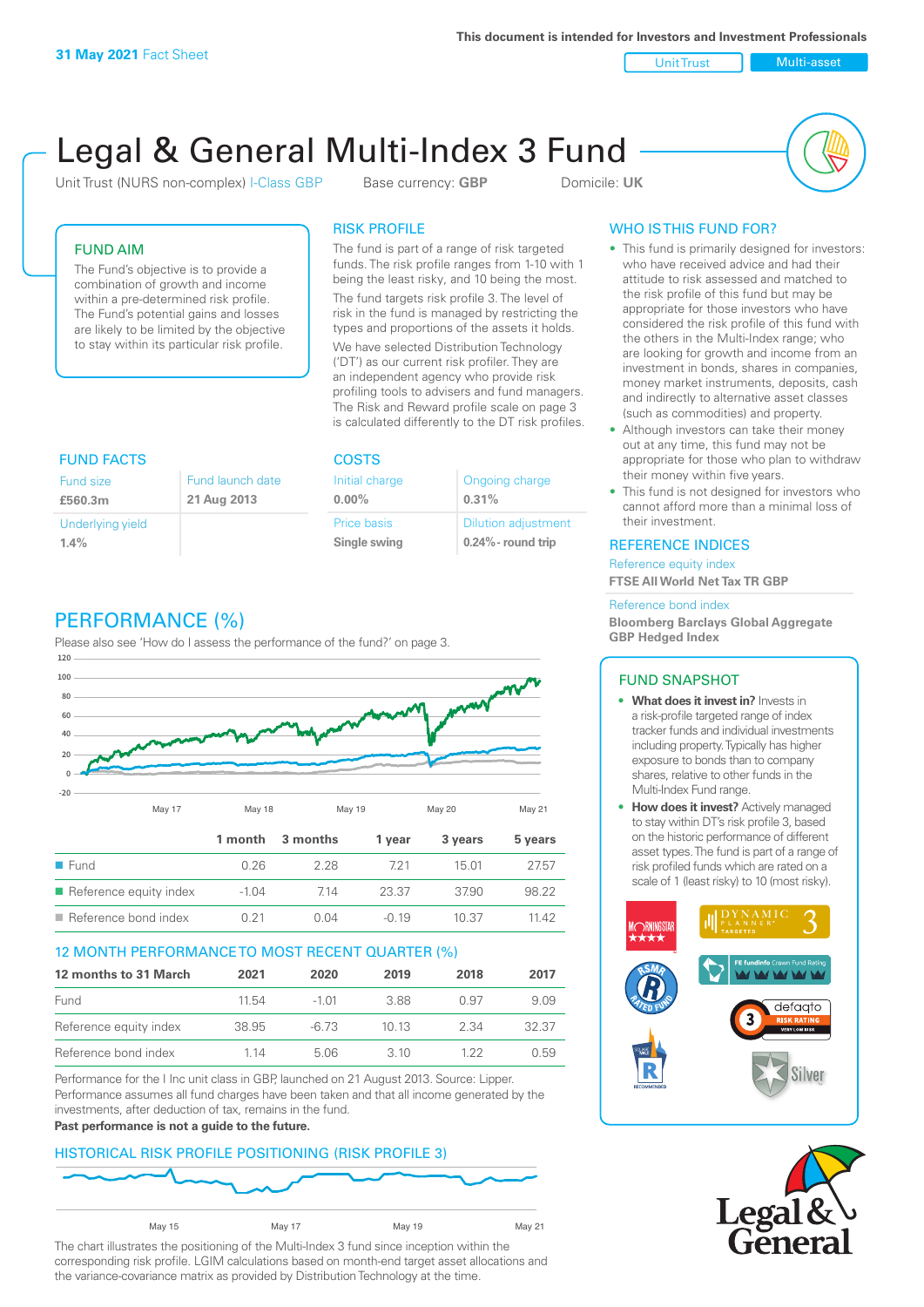# Legal & General Multi-Index 3 Fund

Unit Trust (NURS non-complex) I-Class GBP

# PORTFOLIO BREAKDOWN

All data source LGIM unless otherwise stated. Totals may not sum due to rounding.





#### FUND MANAGERS

The fund managers have responsibility for managing the multi-index fund range. They are part of the Multi-Asset Funds (MAF) team in LGIM. This team focuses on designing and managing multi-asset funds that are tailored to match the specific objectives of various client types. The team sits within a wider Asset Allocation team which combines both depth of experience with a broad range of expertise from different fields, including fund management, investment consulting and risk management roles.

# TOP 10 HOLDINGS (%)

| Cash                                                   | 15.5 |
|--------------------------------------------------------|------|
| L&G Sterling Corporate Bond Index Fund                 | 8.5  |
| L&G All Stocks Gilt Index Trust                        | 8.5  |
| <b>LGIM Global Corporate Bond Fund</b>                 | 7.0  |
| L&G UK Index Trust                                     | 5.0  |
| <b>L&amp;G US Index Trust</b>                          | 4.8  |
| L&G Japan Index Trust                                  | 3.5  |
| L&G High Income Trust                                  | 3.0  |
| L&G Global Infrastructure Index Fund                   | 2.8  |
| L&G Emerging Markets Government Bond (US\$) Index Fund | 2.5  |